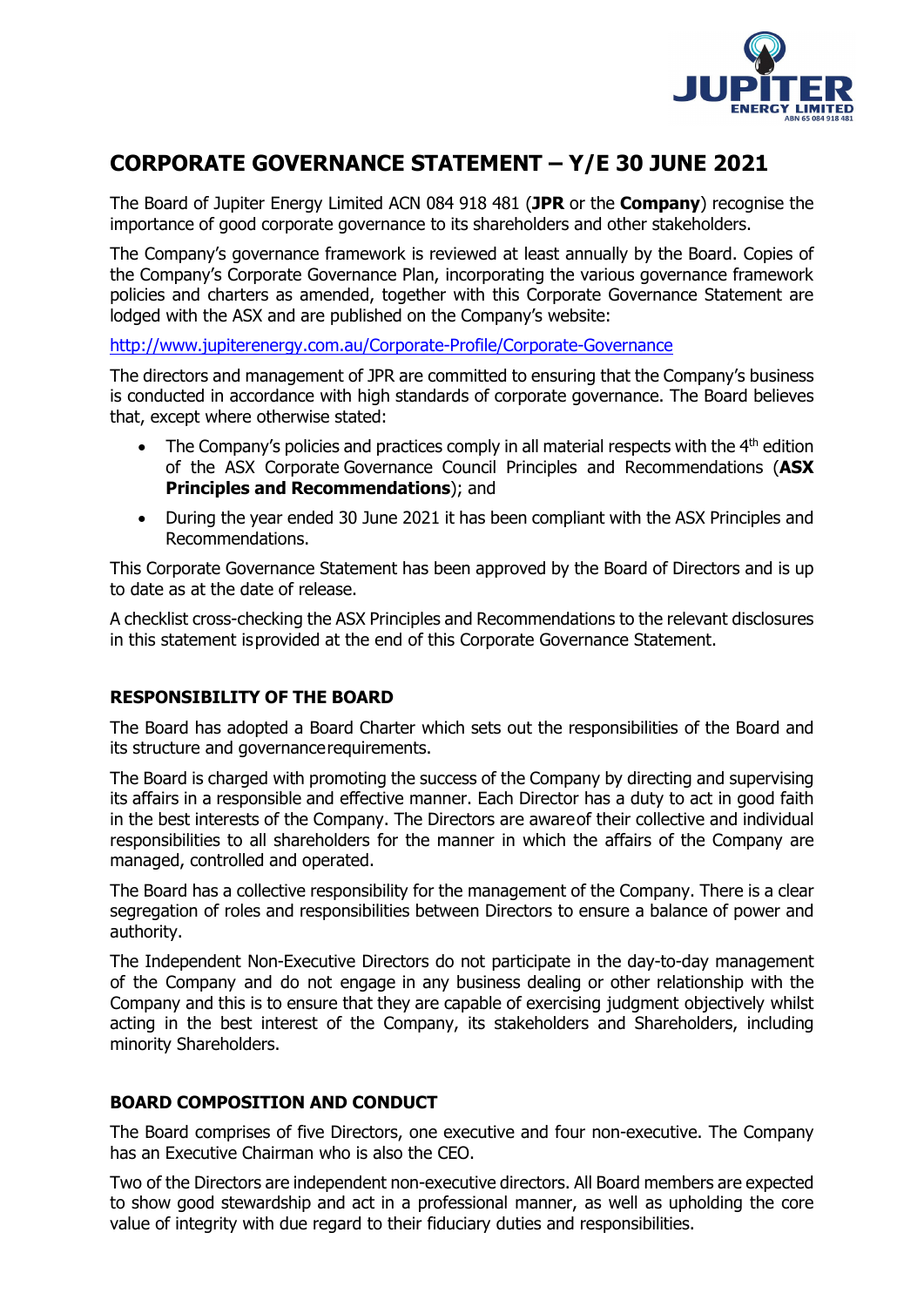

The Constitution allows the Board to appoint directors to fill vacancies and to elect the Chair. One third of directors (excluding the Managing Director and a director appointed to fill a vacancy and rounded down to the nearest whole number) must retire at every annual general meeting (AGM). Other than the Managing Director, no director may remain in office for more than three years without resigning and standing for re-election. Any director appointed by the Board must stand for election at the next AGM of security holders.

The Board considers that a diverse range of skills, background, knowledge and experience is required in order to effectively govern the Company. The Board members have a broad and diverse range of skills and experience across a number of business areas. The Board identifies the skills and experience required for the effective management of the business, including those required in the future. These key attributes are critical inputs to the annual Board review, development and succession planning/recruitment of new directors.

On at least an annual basis, the Board conducts a review and assessment of skills, diversity, personal qualities and behavioural attributes.

| <b>Professional Director Skills</b> | <b>Industry Specific Skills</b>           |
|-------------------------------------|-------------------------------------------|
| Governance Qualification            | Oil and Gas Development and Production    |
| <b>Risk &amp; Compliance</b>        | <b>Business Development</b>               |
| Financial & Audit                   | Capital                                   |
| Strategy                            | M&A                                       |
| <b>Policy Development</b>           | Turnaround                                |
| Technology                          | <b>Change Management</b>                  |
| <b>Executive Management</b>         | In Country (Kazakh) regulatory experience |

The key Board skills and experience as contained in the Board's skills matrix are detailed below:

Board support for directors retiring and seeking re-election is not automatic. Prior to each AGM, the Board determines whether it will recommend to security holders that they vote in favour of the re-election of each director seeking election on a rotational basis. The Company provides security holders with all material information in its possession relevant to a decision on whether or not to elect or re-elect a director in the AGM Notice of Meeting.

The Board conduct at least four (4) scheduled meetings annually, with additional meetings to be convened as and when necessary. All Directors are provided with the performance and progress reports on a timely basis prior to the scheduled Board meetings. The Board review the Charter on a regular basis, and the Charter will be revised from time to time to meet the expectations of Shareholders and developing best practices.

The Company Secretary is accountable directly to the Board, through the Chair, on all matters to do with the proper functioning of the Board, including agenda, Board papers and minutes, advising the Board and its Committees on governance matters, monitoring and ensuring that the Board and Committee policies and procedures are followed, communication with regulatory bodies and the ASX and statutory and other filings.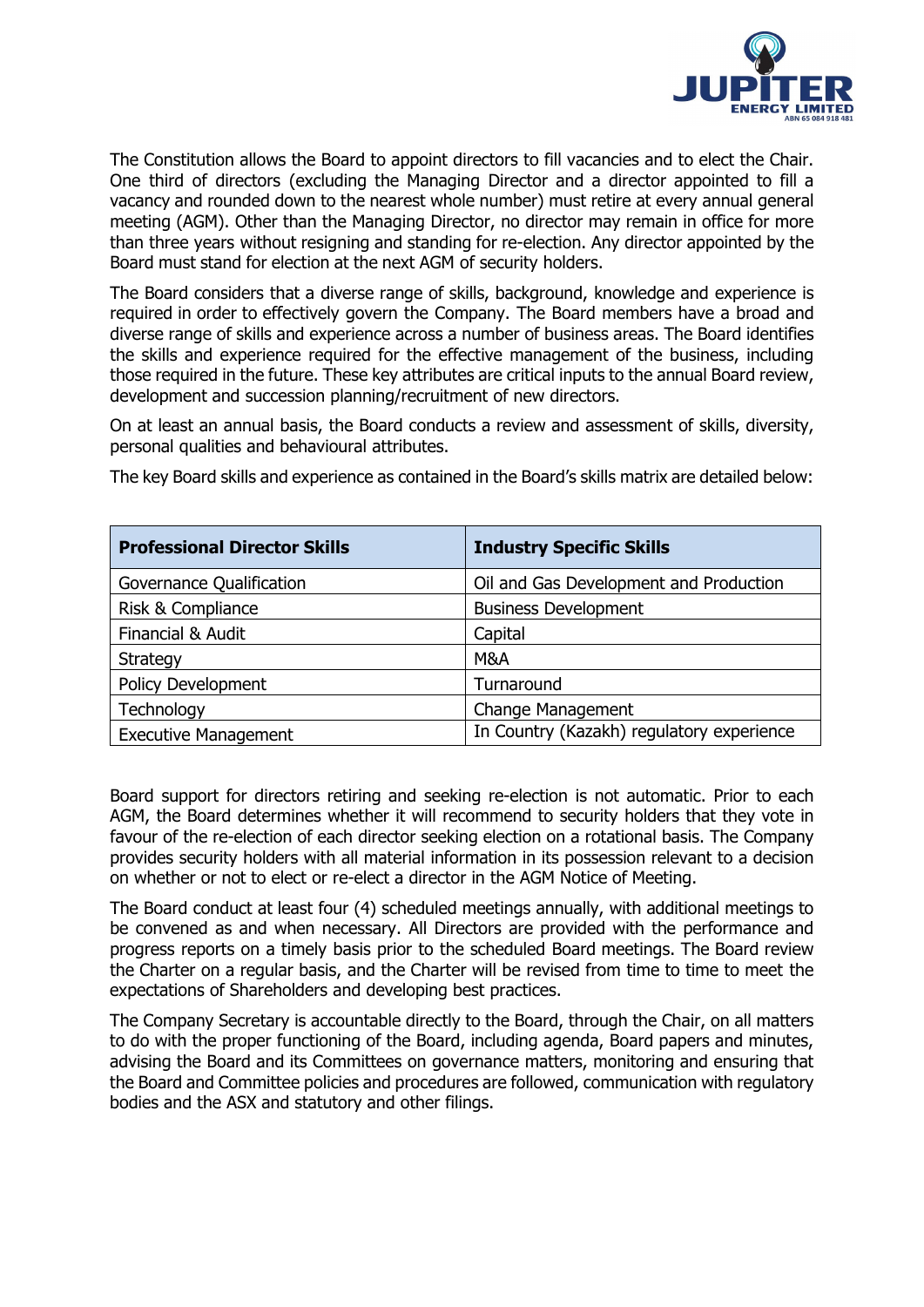

## **BOARD COMMITTEES**

To facilitate and assist the Board in fulfilling its responsibilities, the Board has approved the following Board Committee Charters:

- Audit and Risk Management Committee
- Nomination Committee; and a
- Remuneration Committee

Due to the size and scale of the Company's operations at this time, the Company has not constituted these Committees, instead the functions and responsibilities conferred on it have been assumed by the Board.

Each Committee Charter sets out its specific functions and responsibilities, member composition and terms of appointment, and other Committees may be established from time to time with specific responsibilities as delegated by the Board.

At such time as the size and nature of the Company's operations warrant Board subcommittees being constituted, these Committees will make recommendations to the Board and will have no decision-making power except where expressly authorised by the Board. The relevant qualifications and experience of individual Committee members would be set out in the Director's Report contained in the Annual Report.

#### **EXECUTIVE PERFORMANCE AND REMUNERATION**

JPR's Remuneration Policy is designed to recognise the competitive environment with in which the Company operates and also emphasises the requirement to attract and retain high calibre talent in order to achieve sustained performance.

The overriding objective of the Remuneration Policy is to ensure that an individual's remuneration package reflects their experience, level of responsibility, individual performance and the performance of the Company.

In accordance with the policy, evaluation of senior management performance and remuneration is undertaken by the Managing Director on an annual basis. Evaluation of the CEO's performance and remuneration is undertaken by the Board on an annual basis. Performance reviews of the CEO and senior management were conducted during the financial year in accordance with the process outlined above.

Further details are disclosed in the Remuneration Report in the Company's Annual Report. Rules regarding share trading are contained within the Securities Trading Policy, which is incorporated into the Company's Corporate Governance Plan.

## **POLICIES**

The Company has adopted the following policies, each of which has been prepared having regard to the ASX Principles and Recommendations and are contained in the Company's Corporate Governance Plan:

- Anti-Bribery and Corruption Policy
- Continuous Disclosure Policy
- Corporate Code of Conduct
- **Diversity Policy**
- Performance Evaluation Disclosure Policy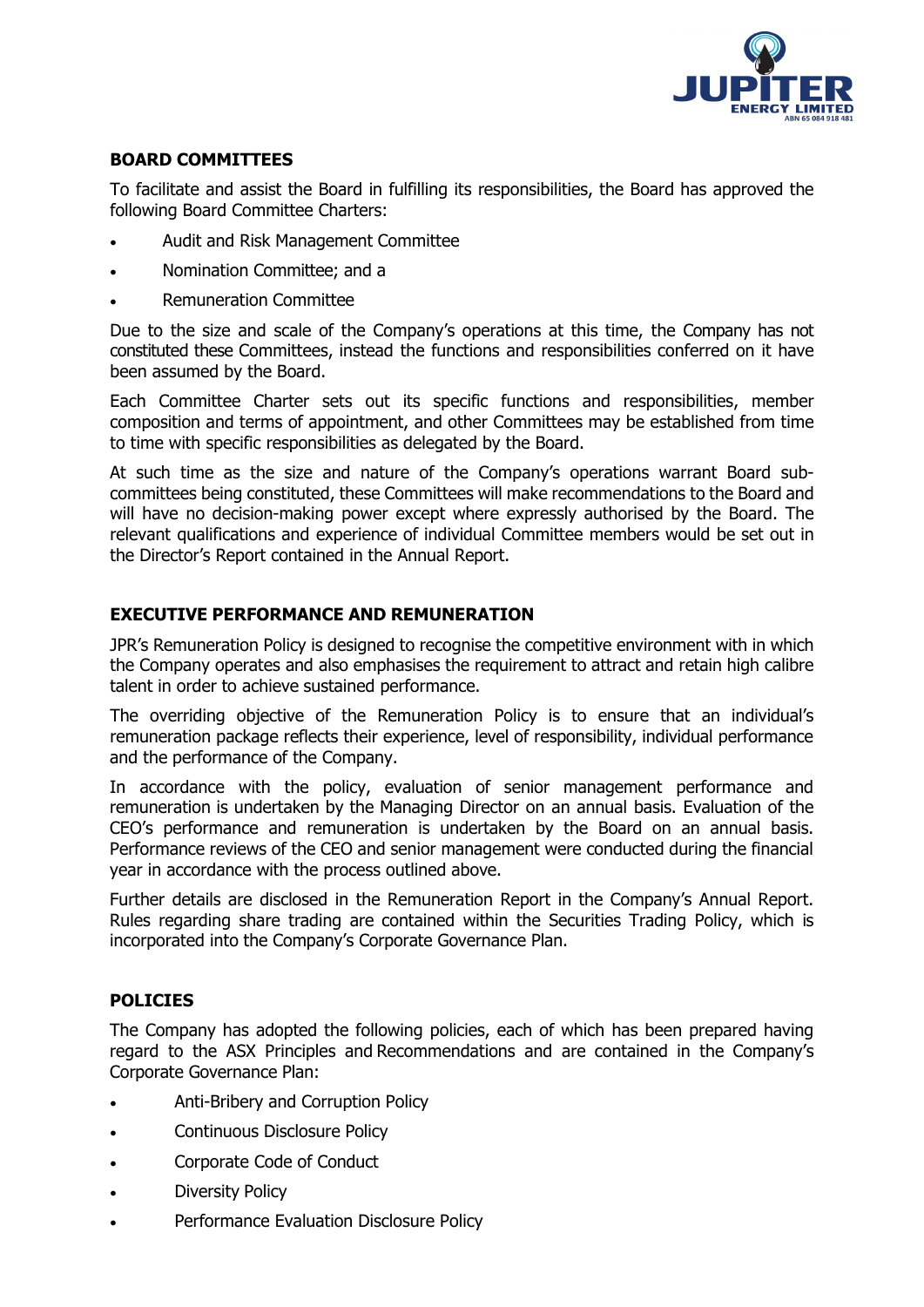

- Procedures for the Appointment and Selection of Directors
- Risk Management Policy
- Securities Trading Policy
- Shareholder Communications Strategy
- Statement of Values
- Whistleblowing Policy

## **DIVERSITY AND INCLUSION**

The Company respects and values the benefits of a diverse and inclusive workforce that reflects the communities in which we operate and embraces diversity of thought. We believe that in order to be a high performing, agile and innovative organisation we must leverage the full potential of all our people. Diversity in this context includes experience, gender, age, caring responsibilities, cultural identity, disability, ethnicity, religious beliefs, education, family and relationship status, gender identity and sexual orientation. Relevant are in place and are made available to all employees at commencement of employment and ongoing to support a diverse and inclusive team.

The Company's Diversity Policy is contained in the Company's Corporate Governance Plan.

Specifically, at a Board level, the Company is seeking to ensure that each director contributes towards a broad mix of skills, including resource-specific, operational, fiduciary, human resources and strategic.

The Board values and is committed to gender diversity at the Board level and throughout the organisation. The Board has specific and measurable objectives to:

| <b>Measurable objective</b>                                                                                                         | <b>Progress</b>                                                                                                                                                                                                                                                                                                                                  |
|-------------------------------------------------------------------------------------------------------------------------------------|--------------------------------------------------------------------------------------------------------------------------------------------------------------------------------------------------------------------------------------------------------------------------------------------------------------------------------------------------|
| Aim<br>the<br>to<br>increase<br>proportion of women on the<br>Board<br>vacancies<br>and<br>as<br>circumstances permit               | One casual vacancy on the Board was filled during the year.<br>During recruitment activities, the Company endeavored to<br>balance the need to select the most suitably qualified and<br>experienced candidate for the role with the advantages of<br>promoting a diverse workforce. Future Board vacancies will<br>continue with this approach. |
| Aim<br>the<br>increase<br>to<br>proportion of women in senior<br>roles<br>management<br>as<br>vacancies and circumstances<br>permit | There were no senior management vacancies recruited for over<br>the financial year. For each vacancy, a diverse candidate pool<br>will be reviewed with the aim of interviewing suitable candidates<br>from both genders.                                                                                                                        |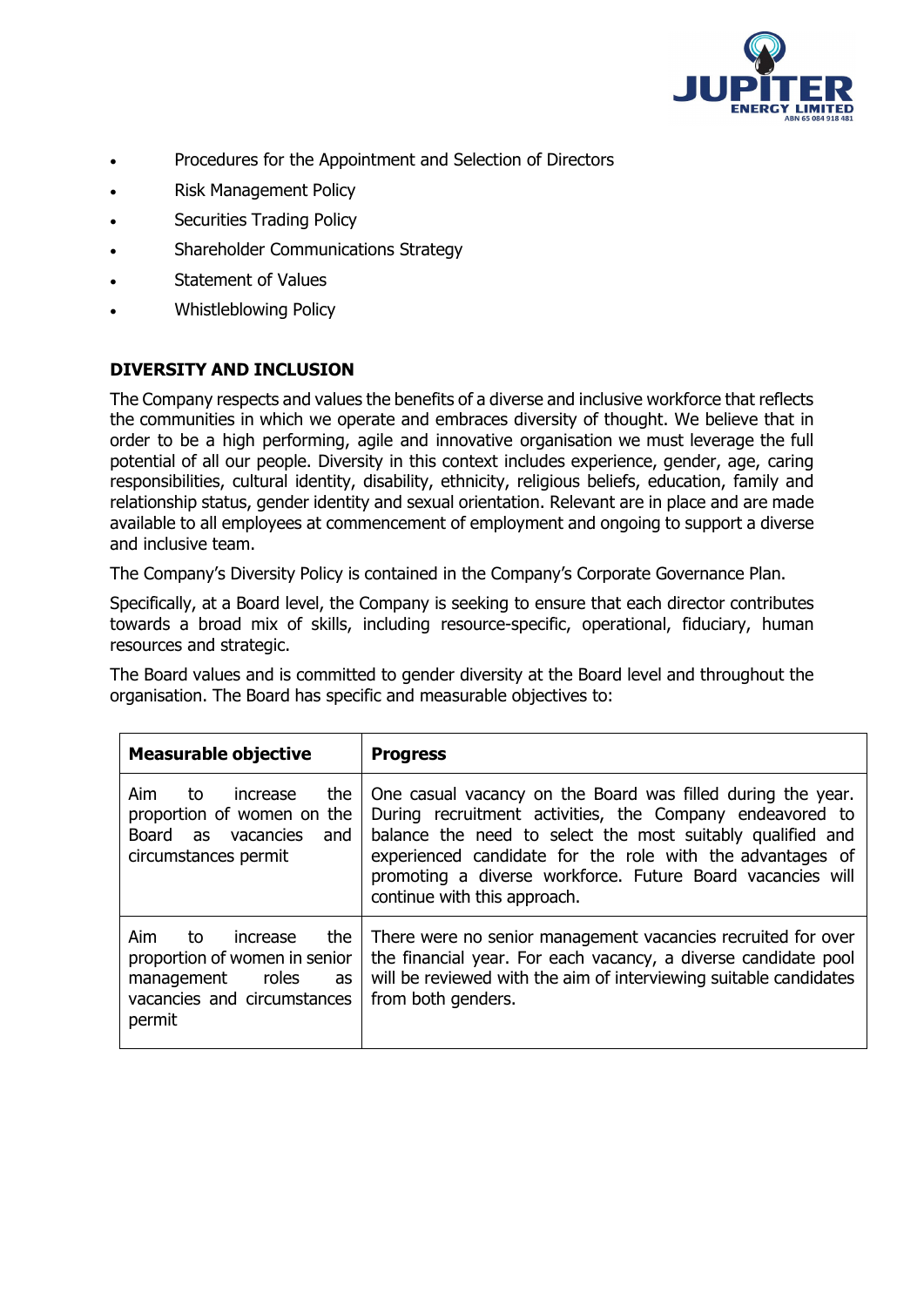

At the date of this Corporate Governance Statement, the Company makes the following disclosures in relation to the proportion of women in the Company:

|                                                                                | <b>Female</b>  | <b>Male</b> | Gender Mix % (F:M) |
|--------------------------------------------------------------------------------|----------------|-------------|--------------------|
| <b>Board</b>                                                                   | 0              | 5           | 0%                 |
| Senior Management                                                              | $\overline{2}$ | 3           | 40%                |
| Employees and Permanent Contractors<br>(excluding Senior Management and Board) | 10             | 17          | 37%                |
| <b>TOTAL</b>                                                                   | 12             | 25          | 32%                |

## **INTEGRITY OF REPORTING**

The Company has put in place controls designed to ensure the integrity of its financial reporting and that the Company complieswith all regulatory requirements relevant to its reporting.

The Board, advised by the Risk and Audit Committee, is responsible for the Company's overall system of internal financial control. The Board has received certifications from the CEO and CFO in connection with the financial statements for the Company for the reporting period. The certifications provide a declaration, in accordance with Section 295A of the Corporations Act 2001 (Cth), as to the integrity of the financial statements and confirm that opinions are founded on a sound system of risk management and internal control which is operating effectively.

The Board has also established a framework for the relationship between the Company and the external auditor, which ensures that:

- Recommendations made by the external auditor and other independent advisors are critically evaluated and, where appropriate, applied;
- The ability of the external auditors to carry out their statutory audit is in no way impaired;
- Consideration is given to what, if any, services other than their statutory audit role may be provided by the auditors;
- Any other services provided by the auditors, other than their statutory audit role, are approved and monitored; and
- The Company has defined policies and procedures in place as appropriate internal controls to manage risk effectively.

The external auditor is invited to attend the Company's Annual General Meeting to answers questions from shareholders in relation to the audit.

## **CONTINUOUS DISCLOSURE AND SHAREHOLDER COMMUNICATION**

The Company has adopted specific governance policies in relation to its continuous disclosure obligations and shareholdercommunications, copies of which are contained in the Company's Corporate Governance Plan.

These policies outline a set of procedures and guidelines to ensure the Company complies with all applicable legal andregulatory requirements, including the ASX Listing Rules. Subject to recognised exceptions, this ensures the timely disclosure to the ASX of any information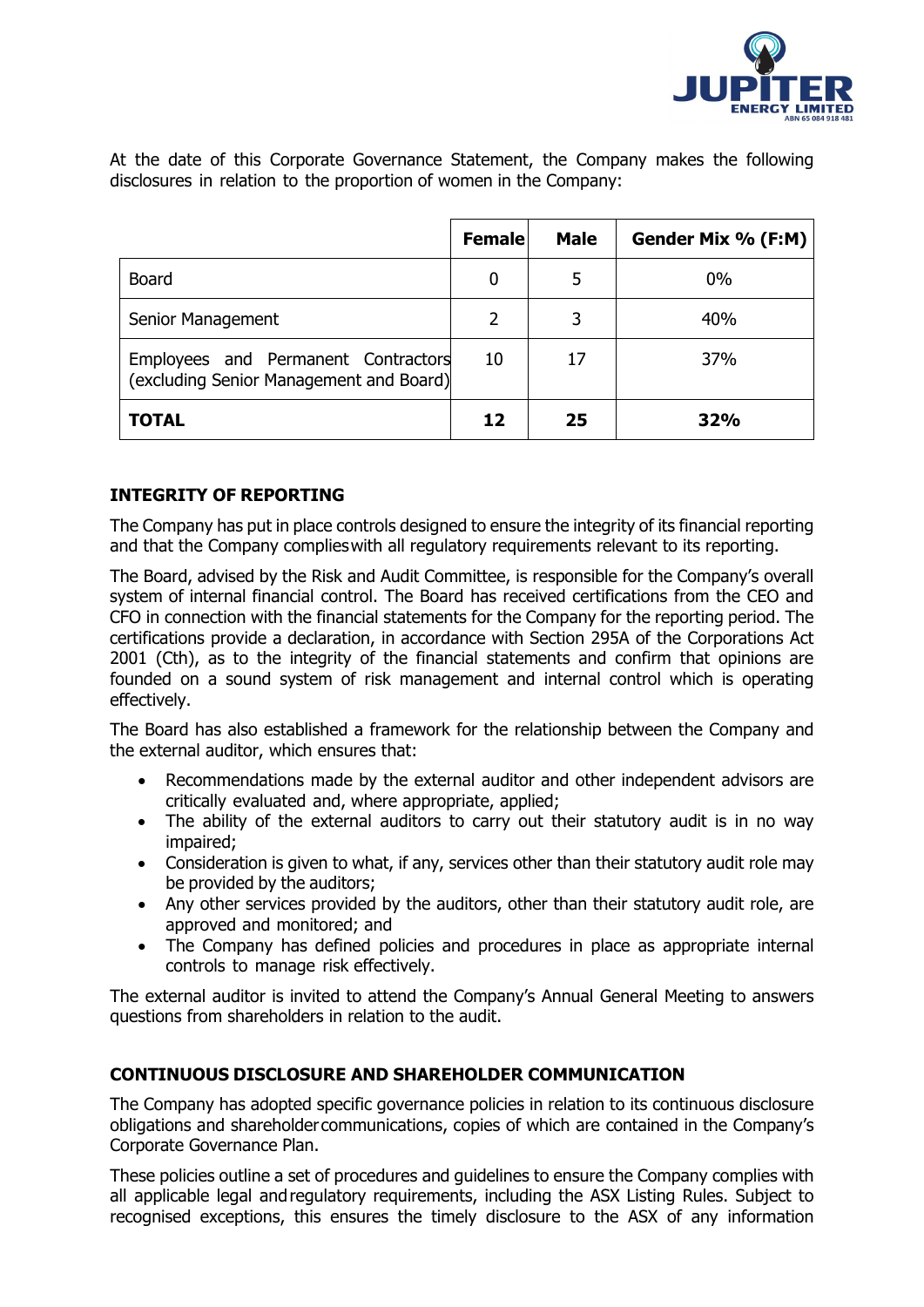

concerning the Company which is not generally available and which areasonable person would expect to have a material effect on the price or value of the Company's securities.

The Board has committed to effective communication that aims to provide and facilitate effective two-way communicationwith our investors. Security holders may elect to, and are encouraged to, receive communications from the Company and the Company's share registry electronically.

#### **RISK ASSESSMENT AND MANAGEMENT**

The Board is committed to the identification, assessment and management of risk throughout JPR's business activities. The Company has established policies for the oversight and management of material business risks. A copy of the overarching Risk Management Policy can be found within the Company's Corporate Governance Plan.

The Board receives regular updates on specific business areas where there may exist significant business risk or exposure. Management reports to the Board as to the effectiveness of JPR's management of its material risks on at least an annual basis, with review of the Company's risk register a standing agenda item for Board meetings.

The following is a summary of the most material and significant risks facing the Company, including (where applicable) examples of mitigations in place to assist in managing these risks:

| <b>Risk</b>                                                                                                                                                                                                        | <b>Mitigation</b>                                                                                                                                                                                                                                                                       |
|--------------------------------------------------------------------------------------------------------------------------------------------------------------------------------------------------------------------|-----------------------------------------------------------------------------------------------------------------------------------------------------------------------------------------------------------------------------------------------------------------------------------------|
| <b>Financial risk</b><br>The Company is exposed to various financial<br>and economicsustainability risks, including<br>access to sufficient capital                                                                | The Board closely monitors the financial<br>position of the Company, in particular the<br>structured process to ensure it has sufficient<br>capital to fund its activities.                                                                                                             |
| <b>Operations risk</b><br>The Company is exposed to a number of risks<br>that have the potential to materially impact<br>operations or result inbusiness interruption.<br>This includes workplace health & safety. | The Company has in place business continuity<br>and disaster recovery plans. We have a robust<br>approach to health and safety, and staff<br>continue to work either onsite or remotely in<br>accordance with COVID-19 health directives,<br>however the business continues to operate. |
| <b>Key person risk</b><br>The Company is reliant on key external<br>contractors and consultants to assist with<br>delivering the Company's work program.                                                           | The Company has longstanding, documented<br>agreements in place with key external<br>contractors and consultants. These services are<br>periodically reviewed, including assessment of<br>performance and alternate suppliers of such<br>services.                                      |
| <b>Environmental risk</b><br>The Company recognizes that exploration<br>activities may have an impact on the<br>environment and the communities that live<br>there.                                                | The Company's activities are conducted in<br>accordance with regulatory requirements.                                                                                                                                                                                                   |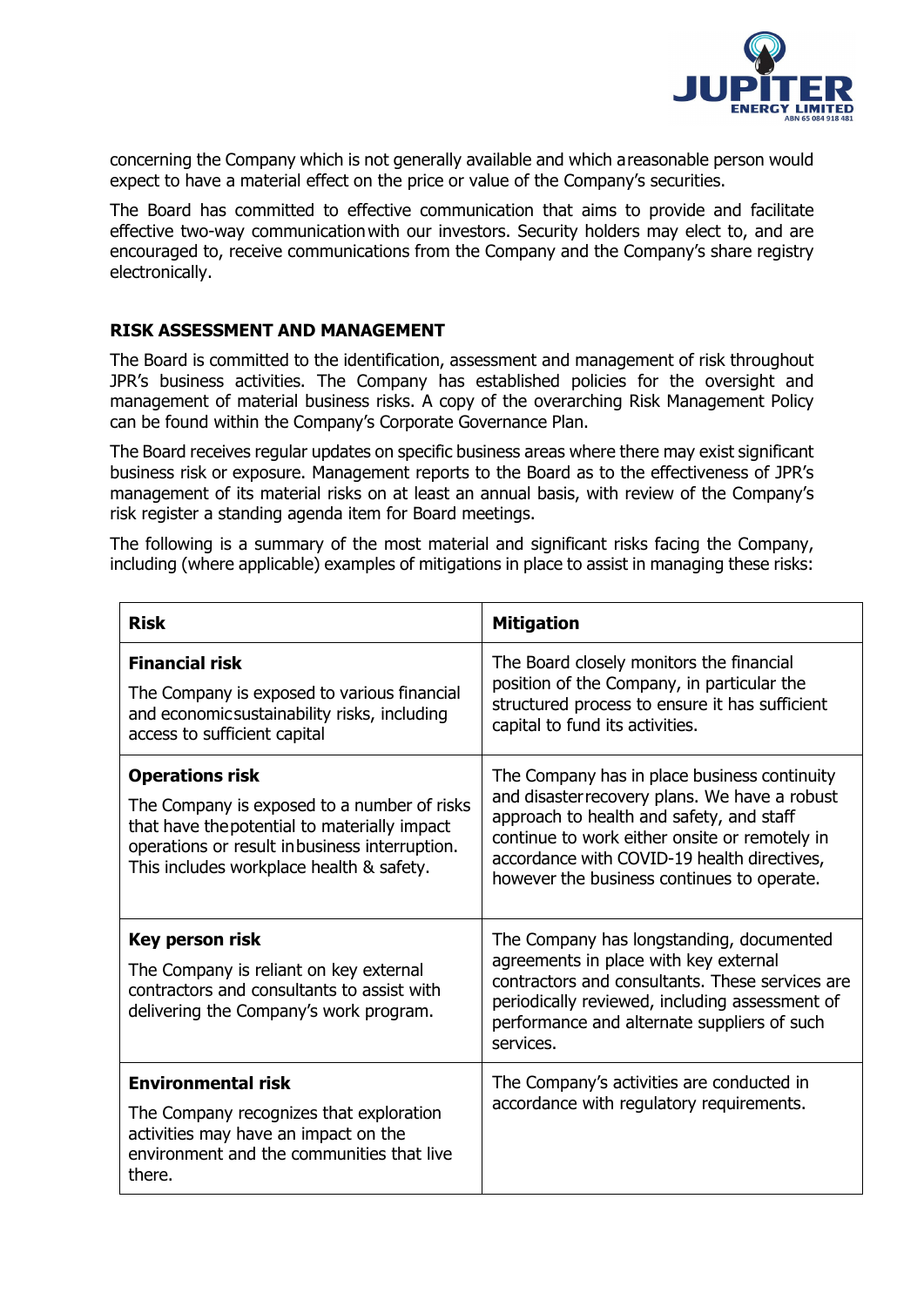

| Delivery of strategic priorities<br>There are risks associated with the Company<br>being ableto deliver on its strategic<br>objectives.                                                                                                                      | The Company has adopted a Strategic Plan,<br>with an emphasis on strategic imperatives over<br>a rolling twelve-month timeframe. Progress<br>against key deliverables are assessed at each<br>Board meeting as a standing agenda item.                                                                                                                                          |
|--------------------------------------------------------------------------------------------------------------------------------------------------------------------------------------------------------------------------------------------------------------|---------------------------------------------------------------------------------------------------------------------------------------------------------------------------------------------------------------------------------------------------------------------------------------------------------------------------------------------------------------------------------|
| <b>Political Risk</b><br>Kazakhstan is a jurisdiction that has a high<br>level of political involvement in the Oil & gas<br>sector $-$ in terms of the approval processes,<br>the monitoring processes and the ability to<br>influence operations in general | The Company has major shareholders that have<br>had extensive experience in investing and<br>operating in Kazakhstan and other FSU<br>jurisdictions. The Board also has an INED that<br>is a Kazakh of some standing in the Kazakh Oil<br>& Gas sector and is a member of the Central<br>Committee for Exploration & Development<br>(CCED) appointed by the Ministry of Energy. |

# **CORPORATE GOVERNANCE**

The primary responsibility of the Board is to represent and advance Shareholders' interests and to protect the interests of all stakeholders. To fulfil this role, the Board is responsible for the overall corporate governance of the Company including its strategic direction, establishing goals for management and monitoring the achievement of these goals.

The Company is committed to good corporate governance, which promotes the long-term interests of Shareholders, strengthens Board and management accountability and helps build public trust in the Company. The Board is elected by the Shareholders to oversee their interest in the long-term health and the overall success of the business and its financial strength. The Board serves as the ultimate decision-making body of the Company, except for those matters reserved to or shared with the Shareholders. The Board selects and oversees the members of senior management, who are charged by the Board with conducting the business of the Company.

Disclosure of these corporate governance practices will be given in accordance with the ASX Listing Rules. The Board has assessed JPR's current practice against the Guidelines and outlines its assessment on the following pages.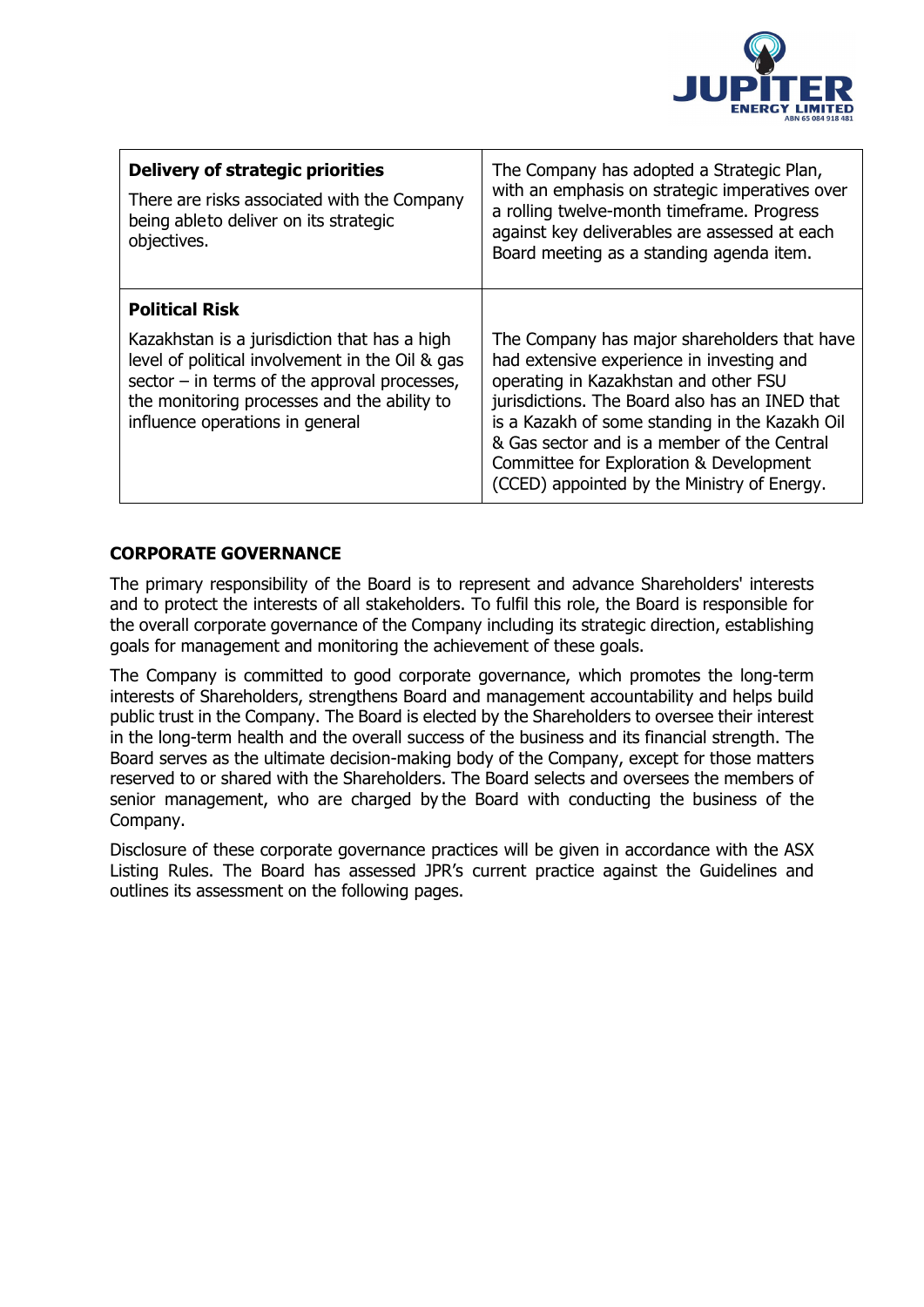#### **ANNEXURE – KEY TO CORPORATE GOVERNANCE DISCLOSURES**

|     | <b>Corporate Governance Council recommendation</b>                                                                                                                                                                                                                                                                                                     | We have followed the recommendation in full for the<br>whole of the period above. We have disclosed                                 | We have NOT followed the<br>recommendation in full for the wholeof<br>the period above. We have disclosed |
|-----|--------------------------------------------------------------------------------------------------------------------------------------------------------------------------------------------------------------------------------------------------------------------------------------------------------------------------------------------------------|-------------------------------------------------------------------------------------------------------------------------------------|-----------------------------------------------------------------------------------------------------------|
|     | <b>PRINCIPLE 1 - LAY SOLID FOUNDATIONS FOR MANAGEMENT AND OVERSIGHT</b>                                                                                                                                                                                                                                                                                |                                                                                                                                     |                                                                                                           |
| 1.1 | A listed entity should disclose:<br>the respective roles and responsibilities of its Board<br>(a)<br>and management; and<br>those matters expressly reserved to the Board and<br>(b)<br>those delegated to management.                                                                                                                                 | The fact in our Corporate Governance Statement and in the<br>Board Charter, which is contained in the Corporate<br>Governance Plan. | N/A                                                                                                       |
| 1.2 | A listed entity should:<br>undertake appropriate checks before appointing a<br>(a)<br>person, or putting forward to security holders a<br>candidate for election, as a director; and<br>provide security holders with all material information in<br>(b)<br>its possession relevant to a decision on whether or not<br>to elector re-elect a director. | The fact in our Corporate Governance Statement and in the<br>Board Charter, which is contained in the Corporate<br>Governance Plan. | N/A                                                                                                       |
| 1.3 | A listed entity should have a written agreement with each<br>director and senior executive setting out the terms of their<br>appointment.                                                                                                                                                                                                              | The fact in our Annual Report                                                                                                       | N/A                                                                                                       |
| 1.4 | The company secretary of a listed entity should be<br>accountabledirectly to the Board, through the chair, on all<br>matters to do with the proper functioning of the Board.                                                                                                                                                                           | The fact in our Corporate Governance Statement and in the<br>Board Charter, which is contained in the Corporate<br>Governance Plan. | N/A                                                                                                       |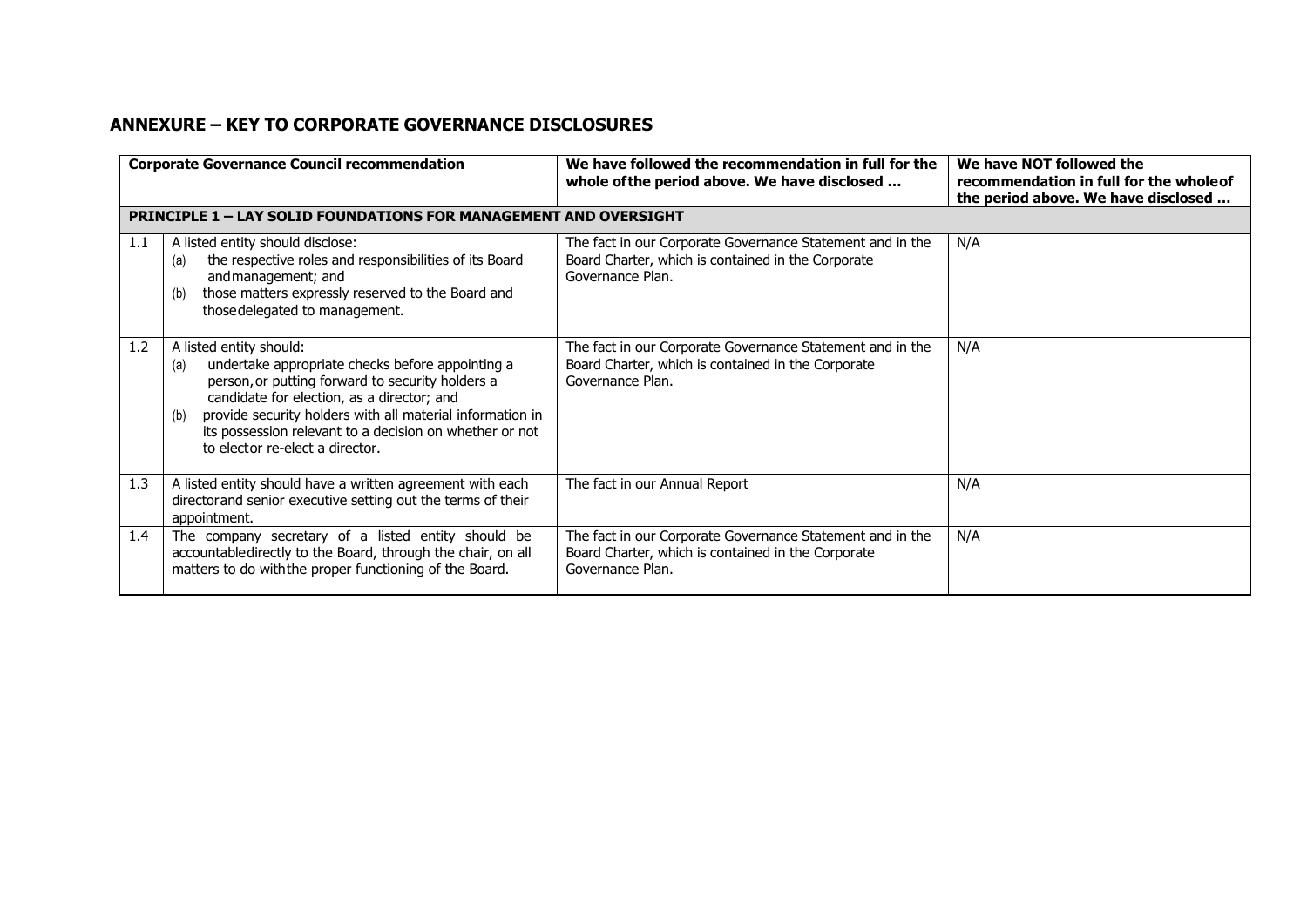|     | <b>Corporate Governance Council recommendation</b>                                                                                                                                                                                                                                                                                                                                                                                                                                                                                                                                                                                                                                                                                                                                                                                                                                                                                                                                                                                                                                       | We have followed the recommendation in full for<br>the whole of the period above. We have disclosed                                                                                 | We have NOT followed the<br>recommendation in full for the whole of |
|-----|------------------------------------------------------------------------------------------------------------------------------------------------------------------------------------------------------------------------------------------------------------------------------------------------------------------------------------------------------------------------------------------------------------------------------------------------------------------------------------------------------------------------------------------------------------------------------------------------------------------------------------------------------------------------------------------------------------------------------------------------------------------------------------------------------------------------------------------------------------------------------------------------------------------------------------------------------------------------------------------------------------------------------------------------------------------------------------------|-------------------------------------------------------------------------------------------------------------------------------------------------------------------------------------|---------------------------------------------------------------------|
|     |                                                                                                                                                                                                                                                                                                                                                                                                                                                                                                                                                                                                                                                                                                                                                                                                                                                                                                                                                                                                                                                                                          |                                                                                                                                                                                     | the period above. We have disclosed                                 |
| 1.5 | A listed entity should:<br>have a diversity policy which includes requirements for<br>(a)<br>the Board or a relevant committee of the Board to set<br>measurable objectives for achieving gender diversity<br>and toassess annually both the objectives and the<br>entity's progress in achieving them;<br>disclose that policy or a summary of it; and<br>(b)<br>disclose as at the end of each reporting period the<br>(c)<br>measurable objectives for achieving gender diversity<br>set bythe Board or a relevant committee of the Board<br>in accordance with the entity's diversity policy and its<br>progress towards achieving them and either:<br>(1) the respective proportions of men and women on<br>the Board, in senior executive positions and<br>across the whole organisation (including how the<br>entity has defined "senior executive" for these<br>purposes); or<br>(2) if the entity is a "relevant employer" under the<br>Workplace Gender Equality Act, the entity's most<br>recent "Gender Equality Indicators", as defined in<br>and published under that Act. | The fact that we have a Diversity Policy contained within our<br>Corporate Governance Plan and also disclosed in our<br>Corporate Governance Statement.                             | N/A                                                                 |
| 1.6 | A listed entity should:                                                                                                                                                                                                                                                                                                                                                                                                                                                                                                                                                                                                                                                                                                                                                                                                                                                                                                                                                                                                                                                                  | The evaluation process referred to in paragraph (a) and the                                                                                                                         | N/A                                                                 |
|     | have and disclose a process for periodically evaluating<br>(a)<br>the performance of the Board, its committees and<br>individual directors; and<br>disclose, in relation to each reporting period,<br>(b)                                                                                                                                                                                                                                                                                                                                                                                                                                                                                                                                                                                                                                                                                                                                                                                                                                                                                | information referred to in paragraph (b) in our Corporate<br>Governance Statement                                                                                                   |                                                                     |
|     | whether a performance evaluation was undertaken<br>in the reporting period in accordance with that<br>process.                                                                                                                                                                                                                                                                                                                                                                                                                                                                                                                                                                                                                                                                                                                                                                                                                                                                                                                                                                           |                                                                                                                                                                                     |                                                                     |
| 1.7 | A listed entity should:<br>have and disclose a process for periodically evaluating<br>(a)<br>the performance of its senior executives; and<br>disclose, in relation to each reporting period,<br>(b)<br>whether a performance evaluation was undertaken<br>in the reporting period in accordance with that<br>process.                                                                                                                                                                                                                                                                                                                                                                                                                                                                                                                                                                                                                                                                                                                                                                   | The evaluation process referred to in paragraph (a) and the<br>information referred to in paragraph (b) in our Corporate<br>Governance Statement and within the Remuneration Report | N/A                                                                 |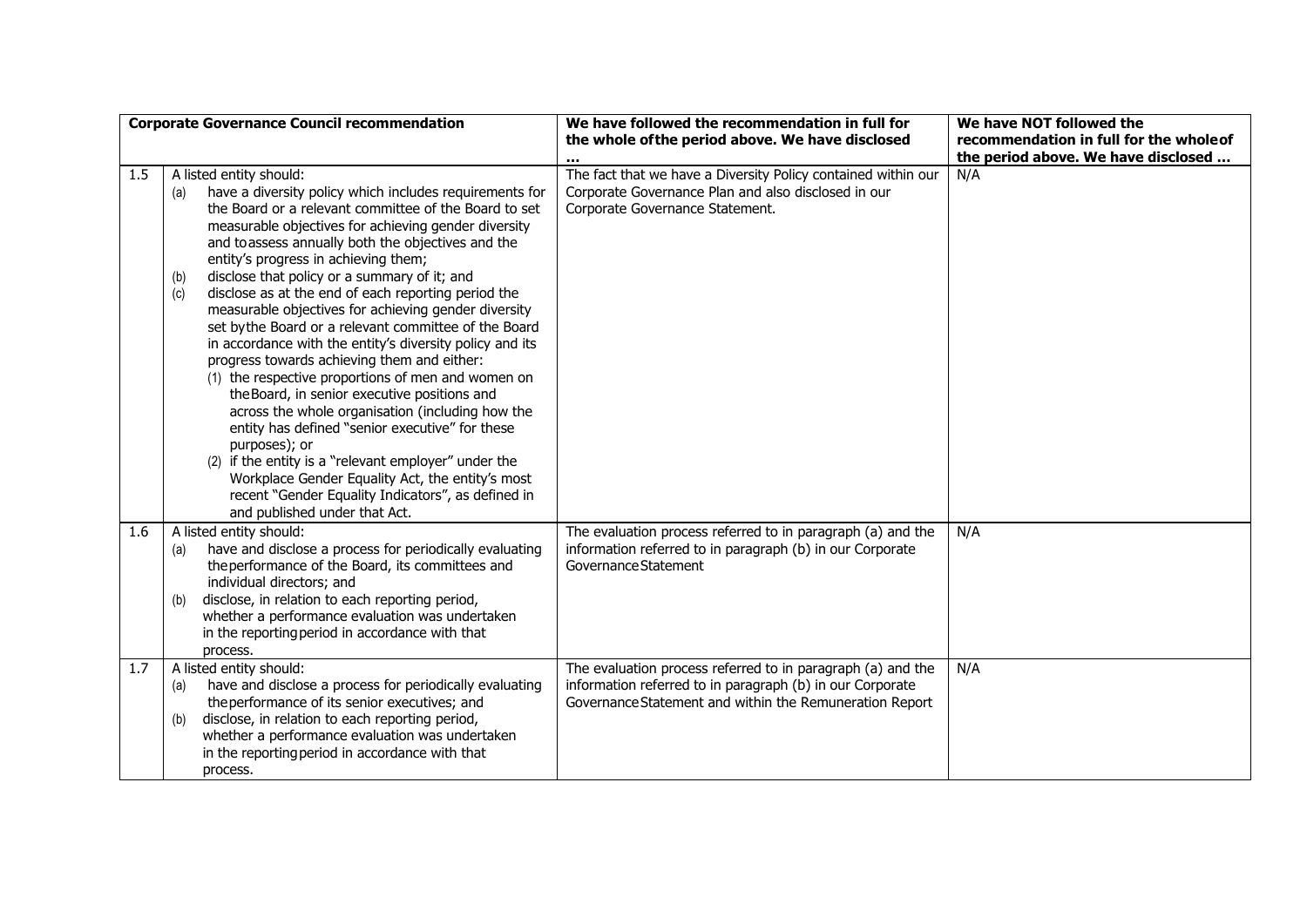|     | <b>Corporate Governance Council recommendation</b>                                                                                                                                                                                                                                                                                                                                                                                                                                                                                                                                                                                                                                                                                                                                                                                                                     | We have followed the recommendation in full for<br>the whole of the period above. We have disclosed                                                                                                                                                                                                                                                                                                                                                                                                                                                                                                                                                                                                                                                    | We have NOT followed the<br>recommendation in full for the whole of<br>the period above. We have disclosed |
|-----|------------------------------------------------------------------------------------------------------------------------------------------------------------------------------------------------------------------------------------------------------------------------------------------------------------------------------------------------------------------------------------------------------------------------------------------------------------------------------------------------------------------------------------------------------------------------------------------------------------------------------------------------------------------------------------------------------------------------------------------------------------------------------------------------------------------------------------------------------------------------|--------------------------------------------------------------------------------------------------------------------------------------------------------------------------------------------------------------------------------------------------------------------------------------------------------------------------------------------------------------------------------------------------------------------------------------------------------------------------------------------------------------------------------------------------------------------------------------------------------------------------------------------------------------------------------------------------------------------------------------------------------|------------------------------------------------------------------------------------------------------------|
|     | <b>PRINCIPLE 2 - STRUCTURE THE BOARD TO BE EFFECTIVE AND ADD VALUE</b>                                                                                                                                                                                                                                                                                                                                                                                                                                                                                                                                                                                                                                                                                                                                                                                                 |                                                                                                                                                                                                                                                                                                                                                                                                                                                                                                                                                                                                                                                                                                                                                        |                                                                                                            |
| 2.1 | The Board of a listed entity should:<br>have a nomination committee which:<br>(a)<br>(1) has at least three members, a majority of whom<br>are independent directors; and<br>(2) is chaired by an independent<br>director, and disclose:<br>(3) the charter of the committee;<br>(4) the members of the committee; and<br>(5) as at the end of each reporting period, the number<br>of times the committee met throughout the<br>period and the individual attendances of the<br>members at those meetings; or<br>if it does not have a nomination committee, disclose<br>(b)<br>that fact and the processes it employs to address<br>Board succession issues and to ensure that the<br>Board has the appropriate balance of skills,<br>knowledge, experience, independence and diversity<br>to enable it to discharge its duties and<br>responsibilities effectively. | A copy of the Committee Charter is contained in the<br>Corporate Governance Plan.<br>Notwithstanding having established a Charter, due to the<br>current size and scale of operations, the Company does not<br>hold meetings of the Nomination Committee, instead the<br>responsibilities are conferred on the Board. The Board views<br>that it has an appropriate balance of skills, knowledge,<br>experience, independence and diversity to enable it to<br>discharge its duties and responsibilities effectively. The<br>Board is satisfied it has sufficient skills and processes to<br>address Board succession issues in the short-term, however<br>is committed to holding meetings of the Committee once<br>the scale of operations dictates. | N/A                                                                                                        |
| 2.2 | A listed entity should have and disclose a Board skills<br>matrix setting out the mix of skills that the Board<br>currently has or is looking to achieve in its membership.                                                                                                                                                                                                                                                                                                                                                                                                                                                                                                                                                                                                                                                                                            | Our Board skills matrix in our Corporate Governance<br>Statement                                                                                                                                                                                                                                                                                                                                                                                                                                                                                                                                                                                                                                                                                       | N/A                                                                                                        |
| 2.3 | A listed entity should disclose:<br>the names of the directors considered by the Board<br>(a)<br>to beindependent directors;<br>if a director has an interest, position, affiliation or<br>(b)<br>relationship of the type described in Box 2.3 but the<br>Boardis of the opinion that it does not compromise<br>the independence of the director, the nature of the<br>interest, position or relationship in question and an<br>explanation of why the Board is of that opinion; and<br>the length of service of each director.<br>(C)                                                                                                                                                                                                                                                                                                                                | The fact within the Director's Report in the Annual Report                                                                                                                                                                                                                                                                                                                                                                                                                                                                                                                                                                                                                                                                                             | N/A                                                                                                        |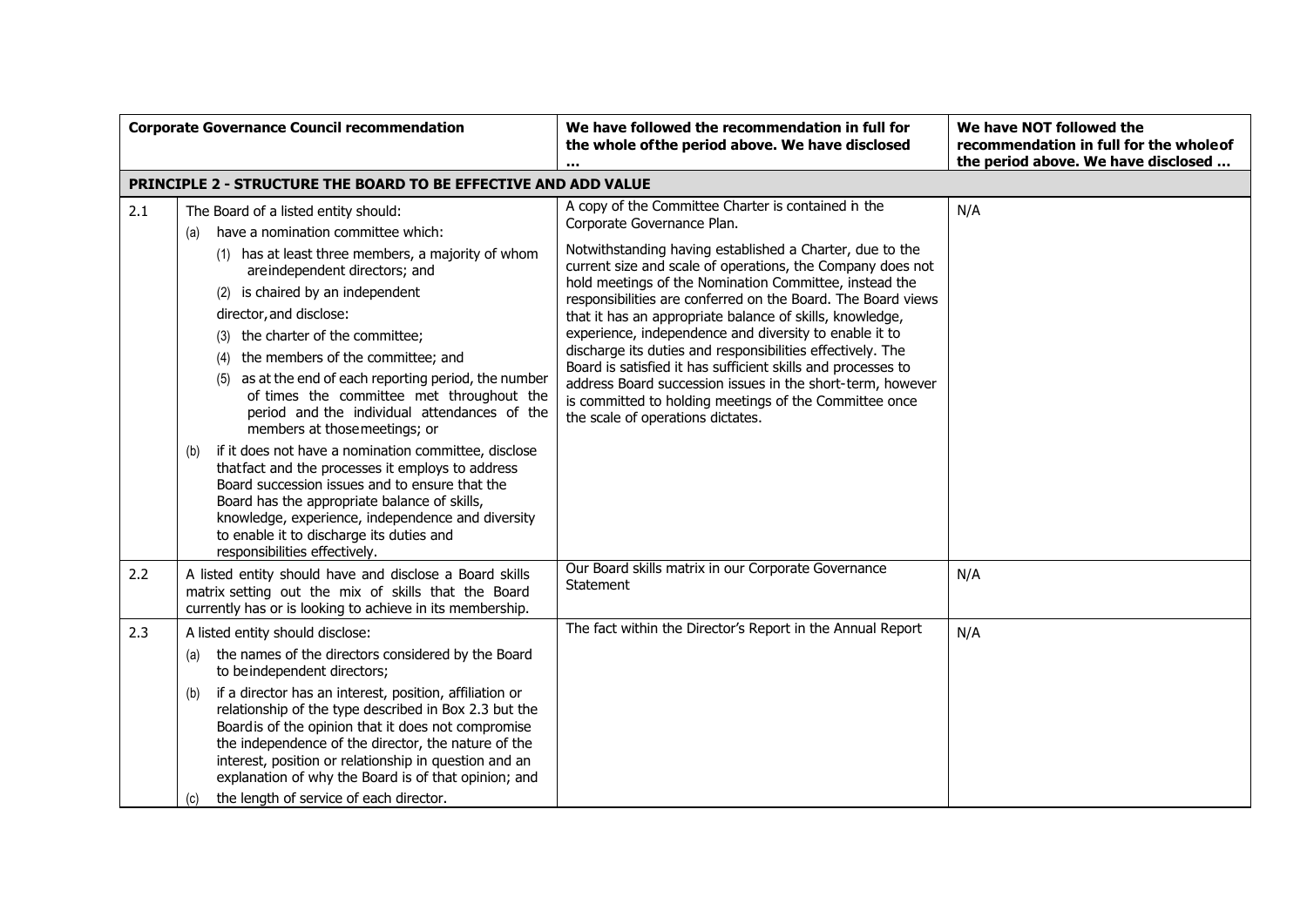|     | <b>Corporate Governance Council recommendation</b>                                                                                                                                                                                                                                           | We have followed the recommendation in full for the<br>whole of the period above. We have disclosed | We have NOT followed the<br>recommendation in full for the whole of<br>the period above. We have disclosed                                                                                                                                                |
|-----|----------------------------------------------------------------------------------------------------------------------------------------------------------------------------------------------------------------------------------------------------------------------------------------------|-----------------------------------------------------------------------------------------------------|-----------------------------------------------------------------------------------------------------------------------------------------------------------------------------------------------------------------------------------------------------------|
| 2.4 | A majority of the Board of a listed entity should be<br>independent directors.                                                                                                                                                                                                               | The fact within the Director's Report in the Annual Report                                          | N/A                                                                                                                                                                                                                                                       |
| 2.5 | The chair of the Board of a listed entity should be an<br>independent director and, in particular, should not be the<br>same person as the CEO of the entity.                                                                                                                                | N/A                                                                                                 | The Executive Chairman is also the CEO of<br>the Company. Future Board renewal,<br>including the position of Chair, will be<br>conducted having due regard to<br>independence along with the overall Board<br>skills and attributes perthe skills matrix. |
| 2.6 | A listed entity should have a program for inducting new<br>directors and for periodically reviewing whether there is a<br>need for existing directors to undertake professional<br>development to maintain the skills and knowledge needed<br>to perform their roleas directors effectively. | The fact that we follow this recommendation in our<br>Corporate Governance Statement                | N/A                                                                                                                                                                                                                                                       |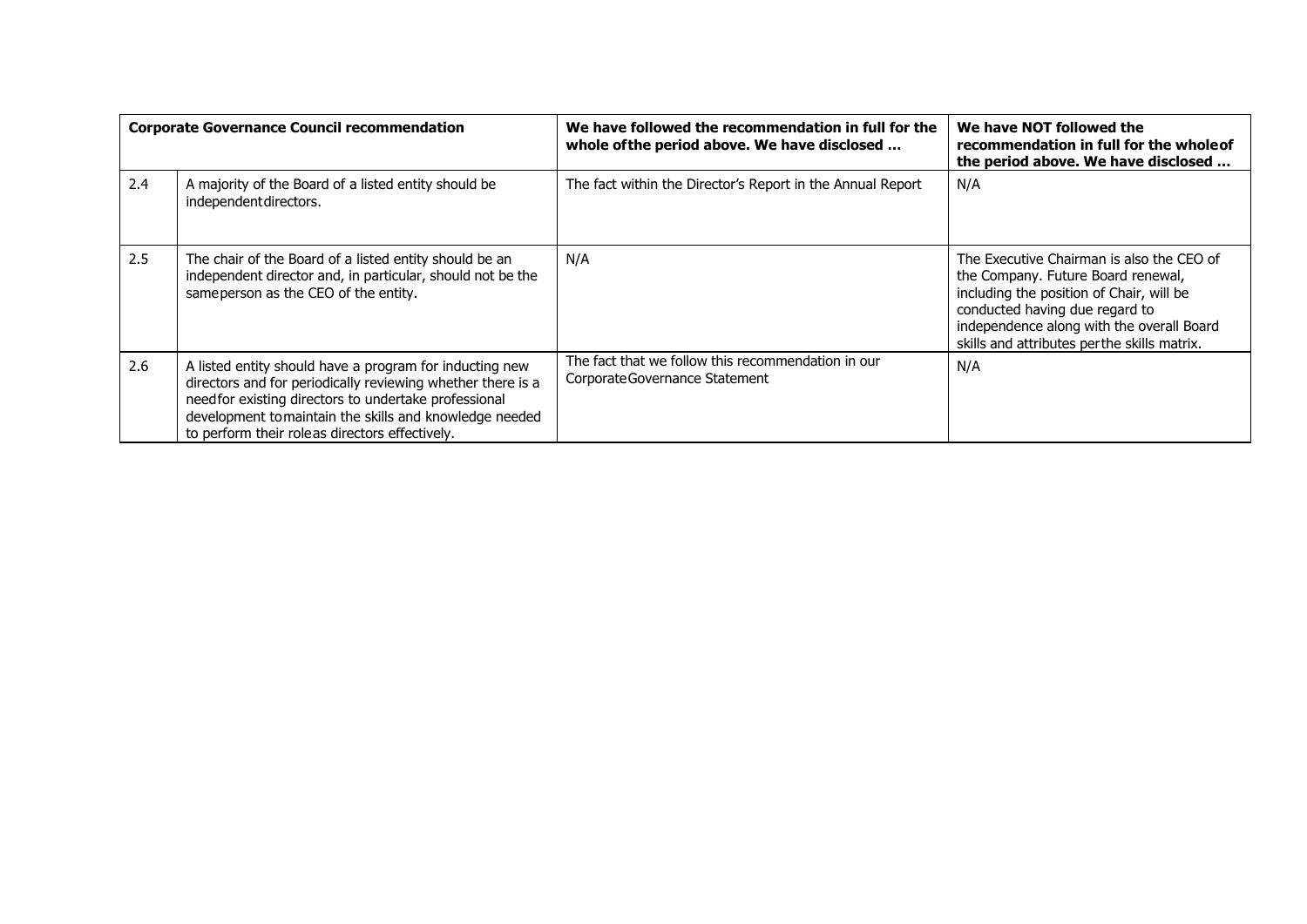|     | <b>PRINCIPLE 3 - INSTIL A CULTURE OF ACTING LAWFULLY, ETHICALLY AND RESPONSIBLY</b>                                                                                                                              |                                                                                             |     |  |  |
|-----|------------------------------------------------------------------------------------------------------------------------------------------------------------------------------------------------------------------|---------------------------------------------------------------------------------------------|-----|--|--|
| 3.1 | A listed entity should articulate and disclose its values.                                                                                                                                                       | Our Statement of Values can be found within the<br>Corporate Governance Plan                | N/A |  |  |
| 3.2 | A listed entity should:<br>have and disclose a code of conduct for its directors, senior<br>(a)<br>executives and employees; and                                                                                 | Our Code of Conduct can be found within the<br>Corporate Governance Plan                    | N/A |  |  |
|     | ensure that the Board or a committee of the Board is informed of<br>(b)<br>any material breaches of that code.                                                                                                   |                                                                                             |     |  |  |
| 3.3 | A listed entity should:<br>have and disclose a whistleblower policy; and<br>(a)<br>ensure that the Board or a committee of the Board is informed of<br>(b)<br>any material incidents reported under that policy. | Our Whistleblower Policy can be found within the<br>Corporate Governance Plan               | N/A |  |  |
| 3.4 | A listed entity should:<br>have and disclose an anti-bribery and corruption policy; and<br>(a)<br>ensure that the Board or committee of the Board is informed of<br>(b)<br>any material breaches of that policy. | Our Anti-Bribery and Corruption Policy can be<br>found within the Corporate Governance Plan | N/A |  |  |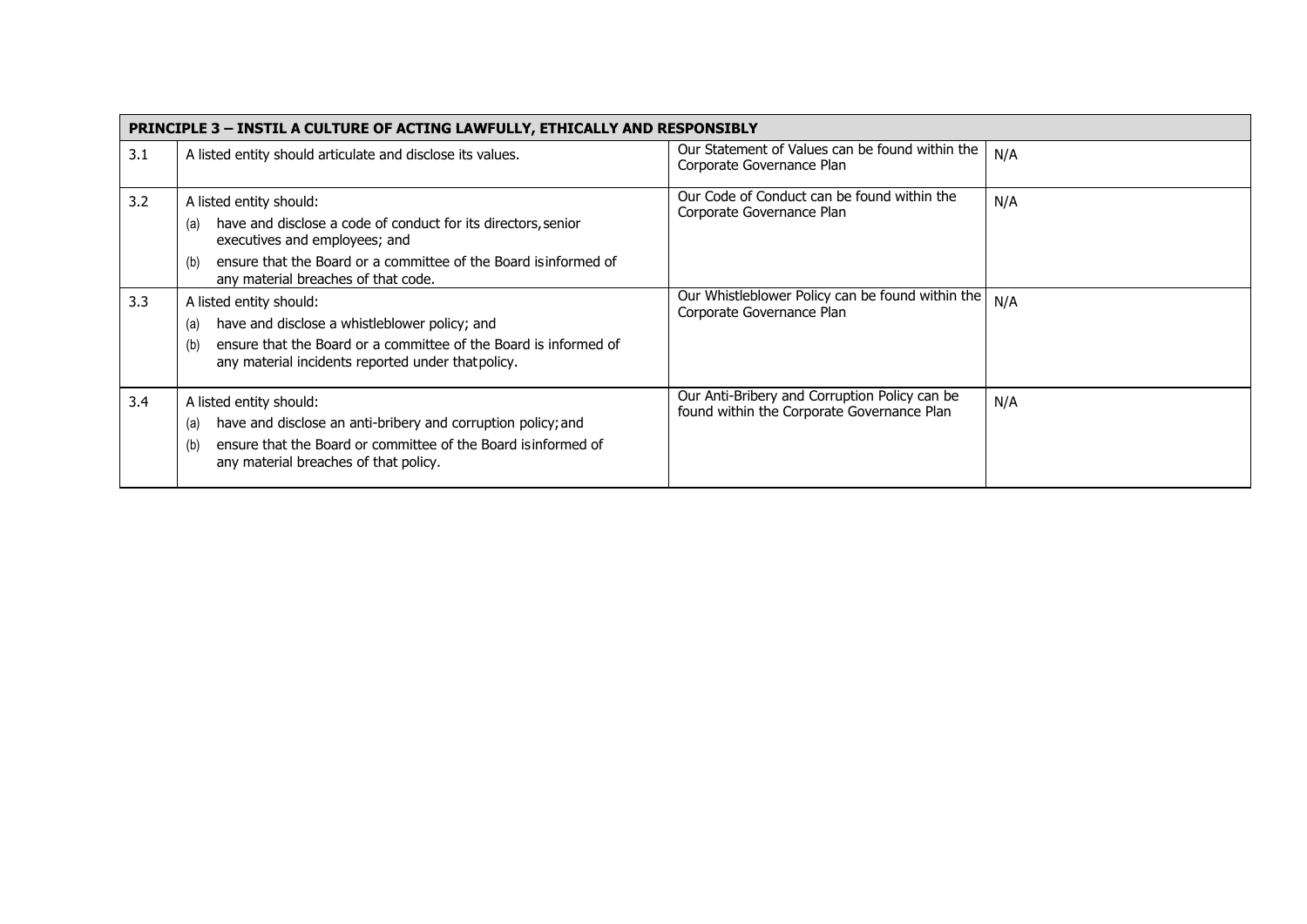| <b>Corporate Governance Council recommendation</b> |                                                                                                                                                                                                                                                                                                                                                                                                                                                                                                                                                                                                                                                                                                                                                                                                                                                                                                                                                                                   | We have followed the recommendation in<br>full for the whole of the period above. We<br>have disclosed                                                                                                                                                                                                                                                                                                                                                                                                                                                                                                                                                                                                                                                                                      | We have NOT followed the<br>recommendation in full for the whole of<br>the period above. We have disclosed |
|----------------------------------------------------|-----------------------------------------------------------------------------------------------------------------------------------------------------------------------------------------------------------------------------------------------------------------------------------------------------------------------------------------------------------------------------------------------------------------------------------------------------------------------------------------------------------------------------------------------------------------------------------------------------------------------------------------------------------------------------------------------------------------------------------------------------------------------------------------------------------------------------------------------------------------------------------------------------------------------------------------------------------------------------------|---------------------------------------------------------------------------------------------------------------------------------------------------------------------------------------------------------------------------------------------------------------------------------------------------------------------------------------------------------------------------------------------------------------------------------------------------------------------------------------------------------------------------------------------------------------------------------------------------------------------------------------------------------------------------------------------------------------------------------------------------------------------------------------------|------------------------------------------------------------------------------------------------------------|
|                                                    | <b>PRINCIPLE 4 - SAFEGUARD THE INTEGRITY OF CORPORATE REPORTS</b>                                                                                                                                                                                                                                                                                                                                                                                                                                                                                                                                                                                                                                                                                                                                                                                                                                                                                                                 |                                                                                                                                                                                                                                                                                                                                                                                                                                                                                                                                                                                                                                                                                                                                                                                             |                                                                                                            |
| 4.1                                                | The Board of a listed entity should:<br>have an audit committee which:<br>(a)<br>(1) has at least three members, all of whom are non-<br>executive directors and a majority of whom are<br>independent directors; and<br>(2) is chaired by an independent director, who is not the chair<br>of the Board,<br>and disclose:<br>(3) the charter of the committee;<br>(4) the relevant qualifications and experience of the<br>members of the committee; and<br>(5) in relation to each reporting period, the number of times<br>the committee met throughout the period and the<br>individual attendances of the members at those meetings;<br>0r<br>if it does not have an audit committee, disclose that fact and<br>(b)<br>the processes it employs that independently verify and<br>safeguard the integrity of its corporate reporting, including the<br>processes for the appointment and removal of the external<br>auditor and the rotation of the audit engagement partner. | A copy of the charter of the committee can be found<br>can be found within the Corporate Governance Plan.<br>Notwithstanding having established a Charter,<br>due to the current size and scale of operations,<br>the Company does not hold meetings of the Risk<br>and Audit Committee, instead the responsibilities<br>are conferred on the Board. The Board views that<br>it has an appropriate balance of skills, knowledge,<br>experience, independence and diversity to enable<br>it to discharge its duties and responsibilities<br>effectively.<br>The Board is satisfied it has sufficient skills and<br>processes to address Board succession issues in<br>the short term, however is committed to holding<br>meetings of the Committee once the scale of<br>operations dictates. | N/A                                                                                                        |
| 4.2<br>4.3                                         | The Board of a listed entity should, before it approves the entity's<br>financial statements for a financial period, receive from its CEO and<br>CFO a declaration that, in their opinion, the financial records of the<br>entity have been properly maintained and that the financial<br>statements comply with the appropriate accounting standards and<br>give a true and fair view of the financial position and performance of<br>the entity and that the opinion has been formed on the basis of a<br>sound system of riskmanagement and internal control which is<br>operating effectively.<br>A listed entity should disclose its process to verify the integrity of                                                                                                                                                                                                                                                                                                      | The fact that we follow this recommendation in<br>our Corporate Governance Statement<br>The fact that we follow this recommendation in                                                                                                                                                                                                                                                                                                                                                                                                                                                                                                                                                                                                                                                      | N/A<br>N/A                                                                                                 |
|                                                    | any periodic corporate report it releases to the market that is not<br>audited or reviewed by an external auditor.                                                                                                                                                                                                                                                                                                                                                                                                                                                                                                                                                                                                                                                                                                                                                                                                                                                                | our Corporate Governance Statement                                                                                                                                                                                                                                                                                                                                                                                                                                                                                                                                                                                                                                                                                                                                                          |                                                                                                            |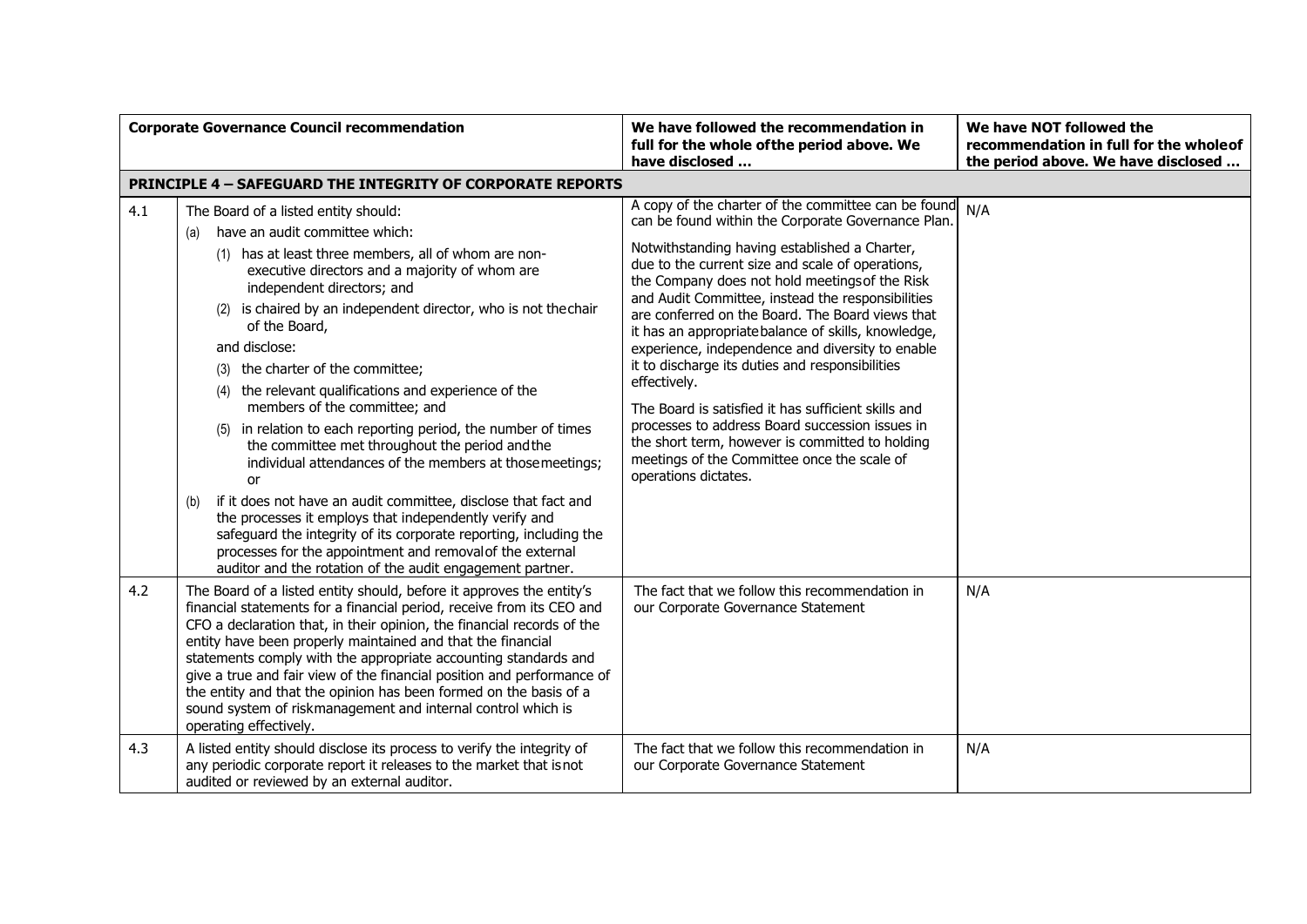| <b>Corporate Governance Council recommendation</b> |                                                                                                                                                                                                                       | We have followed the recommendation in full<br>for the whole of the period above. We have<br>disclosed                                                              | We have NOT followed the recommendation in<br>full for the wholeof the period above. We have<br>disclosed |  |
|----------------------------------------------------|-----------------------------------------------------------------------------------------------------------------------------------------------------------------------------------------------------------------------|---------------------------------------------------------------------------------------------------------------------------------------------------------------------|-----------------------------------------------------------------------------------------------------------|--|
|                                                    | <b>PRINCIPLE 5 - MAKE TIMELY AND BALANCED DISCLOSURE</b>                                                                                                                                                              |                                                                                                                                                                     |                                                                                                           |  |
| 5.1                                                | A listed entity should have and disclose a written<br>policy for complying with its continuous<br>disclosure obligations underlisting rule 3.1.                                                                       | The fact in our Continuous Disclosure Policy can be found<br>within the Corporate Governance Plan                                                                   | N/A                                                                                                       |  |
| 5.2                                                | A listed entity should ensure that its Board receives<br>copies of allmaterial market announcements<br>promptly after they have been made.                                                                            | The fact in our Continuous Disclosure Policy can<br>be found within the Corporate Governance Plan                                                                   | N/A                                                                                                       |  |
| 5.3                                                | A listed entity that gives a new and substantive<br>investor or analyst presentation should release a<br>copy of the presentation materials on the ASX<br>Market Announcements Platform ahead of the<br>presentation. | The fact in our Continuous Disclosure Policy can<br>be found within the Corporate Governance Plan                                                                   | N/A                                                                                                       |  |
|                                                    | <b>PRINCIPLE 6 - RESPECT THE RIGHTS OF SECURITY HOLDERS</b>                                                                                                                                                           |                                                                                                                                                                     |                                                                                                           |  |
| 6.1                                                | A listed entity should provide information about itself<br>and its governance to investors via its website.                                                                                                           | Our Corporate Governance Plan and Corporate<br>Governance Statement are available at:<br>http://www.jupiterenergy.com.au/Corporate-<br>Profile/Corporate-Governance | N/A                                                                                                       |  |
| 6.2                                                | A listed entity should have an investor relations<br>program thatfacilitates effective two-way<br>communication with investors.                                                                                       | The fact that we follow this recommendation in our<br>Corporate Governance Plan and Corporate Governance<br>Statement                                               | N/A                                                                                                       |  |
| 6.3                                                | A listed entity should disclose how it facilitates and<br>encourages participation at meetings of security<br>holders.                                                                                                | The fact that we follow this recommendation in our<br>Corporate Governance Plan and Corporate Governance<br>Statement                                               | N/A                                                                                                       |  |
| 6.4                                                | A listed entity should ensure that all substantive<br>resolutions at a meeting of security holders are<br>decided by a poll rather than by a show of hands.                                                           | The fact that we follow this recommendation in our<br>Corporate Governance Plan and Corporate Governance<br>Statement                                               | N/A                                                                                                       |  |
| 6.5                                                | A listed entity should give security holders the<br>option to receive communications from, and send<br>communications to, the entity and its security<br>registry electronically.                                     | The fact that we follow this recommendation in our<br>Corporate Governance Plan and Corporate Governance<br><b>Statement</b>                                        | N/A                                                                                                       |  |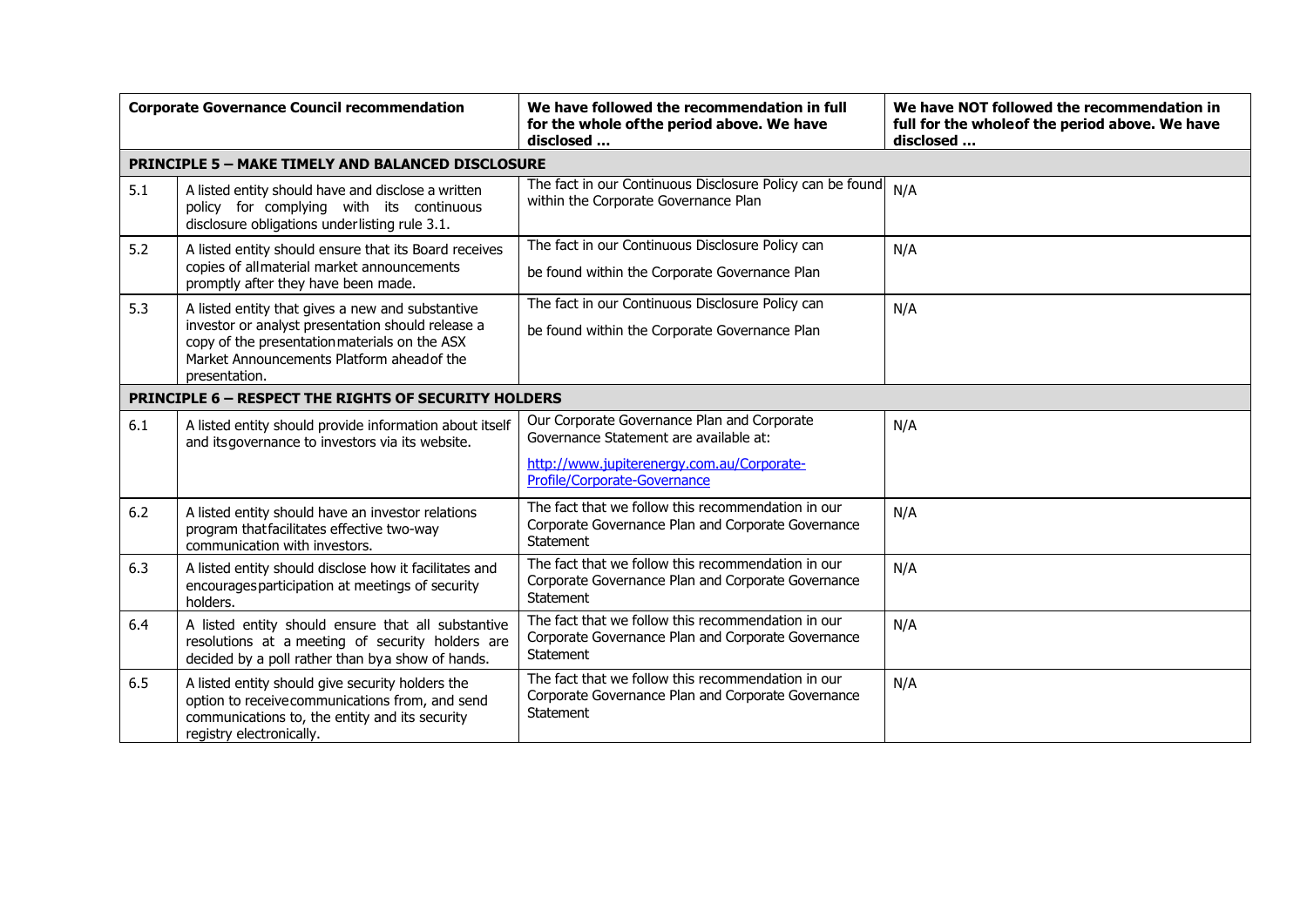| <b>Corporate Governance Council recommendation</b> |                                                                                                                                                                                                                                                                                                                                                                                                                                                                                                                                                                                                                                                                                                                                                       | We have followed the recommendation in full for the<br>whole of the period above. We have disclosed                                                                                                                                                                                                                                                                                                                                                                                                                                                                                                                                                                                                                                                                                                                                                                               | We have NOT followed the<br>recommendation in full for<br>the whole of the period<br>above. We have disclosed |
|----------------------------------------------------|-------------------------------------------------------------------------------------------------------------------------------------------------------------------------------------------------------------------------------------------------------------------------------------------------------------------------------------------------------------------------------------------------------------------------------------------------------------------------------------------------------------------------------------------------------------------------------------------------------------------------------------------------------------------------------------------------------------------------------------------------------|-----------------------------------------------------------------------------------------------------------------------------------------------------------------------------------------------------------------------------------------------------------------------------------------------------------------------------------------------------------------------------------------------------------------------------------------------------------------------------------------------------------------------------------------------------------------------------------------------------------------------------------------------------------------------------------------------------------------------------------------------------------------------------------------------------------------------------------------------------------------------------------|---------------------------------------------------------------------------------------------------------------|
|                                                    | <b>PRINCIPLE 7 - RECOGNISE AND MANAGE RISK</b>                                                                                                                                                                                                                                                                                                                                                                                                                                                                                                                                                                                                                                                                                                        |                                                                                                                                                                                                                                                                                                                                                                                                                                                                                                                                                                                                                                                                                                                                                                                                                                                                                   |                                                                                                               |
| 7.1                                                | The Board of a listed entity should:<br>have a committee or committees to oversee risk, each of<br>(a)<br>which:<br>(1) has at least three members, a majority of whom are<br>independent directors; and<br>(2) is chaired by an independent director, and<br>disclose:<br>(3) the charter of the committee;<br>the members of the committee; and<br>(4)<br>(5) as at the end of each reporting period, the number of times<br>the committee met throughout the period and the<br>individual attendances of the members at those meetings;<br>or<br>if it does not have a risk committee or committees that<br>(b)<br>satisfy (a) above, disclose that fact and the processes it<br>employs for overseeing the entity's risk management<br>framework. | A copy of the charter of the committee can be found within<br>the Corporate Governance Plan.<br>Notwithstanding having established a Charter, due to the<br>current size and scale of operations, the Company does not<br>hold meetings of the Risk and Audit Committee, instead the<br>responsibilities are conferred on the Board. The Board views<br>that it has an appropriate balance of skills, knowledge,<br>experience, independence and diversity to enable it to<br>discharge its duties and responsibilities effectively.<br>The Board is satisfied it has sufficient skills and processes to<br>oversee the entity's risk management framework issues in<br>the short term, including a standing agenda item at Board<br>meetings to review the risk register, however is committed to<br>holding meetings of the Committee once the scale of<br>operations dictates. | N/A                                                                                                           |
| 7.2                                                | The Board or a committee of the Board should:<br>review the entity's risk management framework at least<br>(a)<br>annually to satisfy itself that it continues to be sound and that<br>the entity is operating with due regard to the risk appetite set<br>by the Board; and<br>disclose, in relation to each reporting period, whether such<br>(b)<br>a review has taken place.                                                                                                                                                                                                                                                                                                                                                                      | The fact that the Board or a committee of the Board reviews<br>the entity's risk management framework at least annually to<br>satisfy itself that it continues to be sound in our Corporate<br>Governance Statement and that such a review has taken place<br>in the reporting period covered by this report.                                                                                                                                                                                                                                                                                                                                                                                                                                                                                                                                                                     | N/A                                                                                                           |
| 7.3                                                | A listed entity should disclose:<br>if it has an internal audit function, how the function is<br>(a)<br>structured and what role it performs; or<br>if it does not have an internal audit function, that fact and the<br>(b)<br>processes it employs for evaluating and continually improving<br>the effectiveness of its governance, risk management and<br>internal control processes.                                                                                                                                                                                                                                                                                                                                                              | The fact that we do not have an internal audit function and the<br>processes we employ for evaluating and continually improving<br>the effectiveness of our risk management and internal control<br>processesin our Corporate Governance Statement                                                                                                                                                                                                                                                                                                                                                                                                                                                                                                                                                                                                                                | N/A                                                                                                           |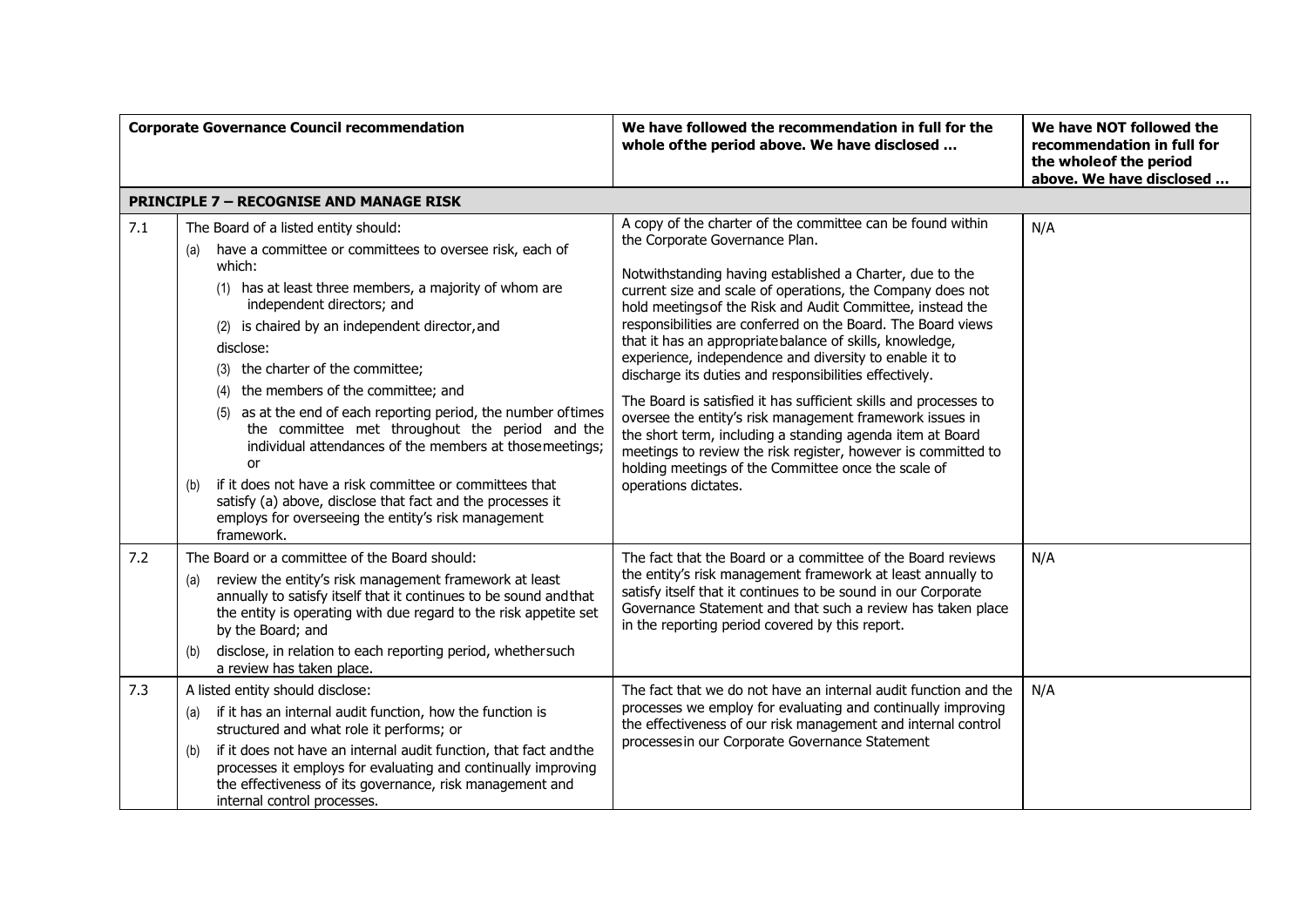| 7.4 | A listed entity should disclose whether it has any material exposure<br>to environmental or social risks and, if it does, how itmanages or<br>intends to manage those risks. | Whether we have any material exposure to economic,<br>environmental and social sustainability risks and, if we do, how<br>we manage or intend to manage those risks in our Corporate<br>Governance Statement and in the Directors Report in the<br>Annual Report | N/A |
|-----|------------------------------------------------------------------------------------------------------------------------------------------------------------------------------|------------------------------------------------------------------------------------------------------------------------------------------------------------------------------------------------------------------------------------------------------------------|-----|
|-----|------------------------------------------------------------------------------------------------------------------------------------------------------------------------------|------------------------------------------------------------------------------------------------------------------------------------------------------------------------------------------------------------------------------------------------------------------|-----|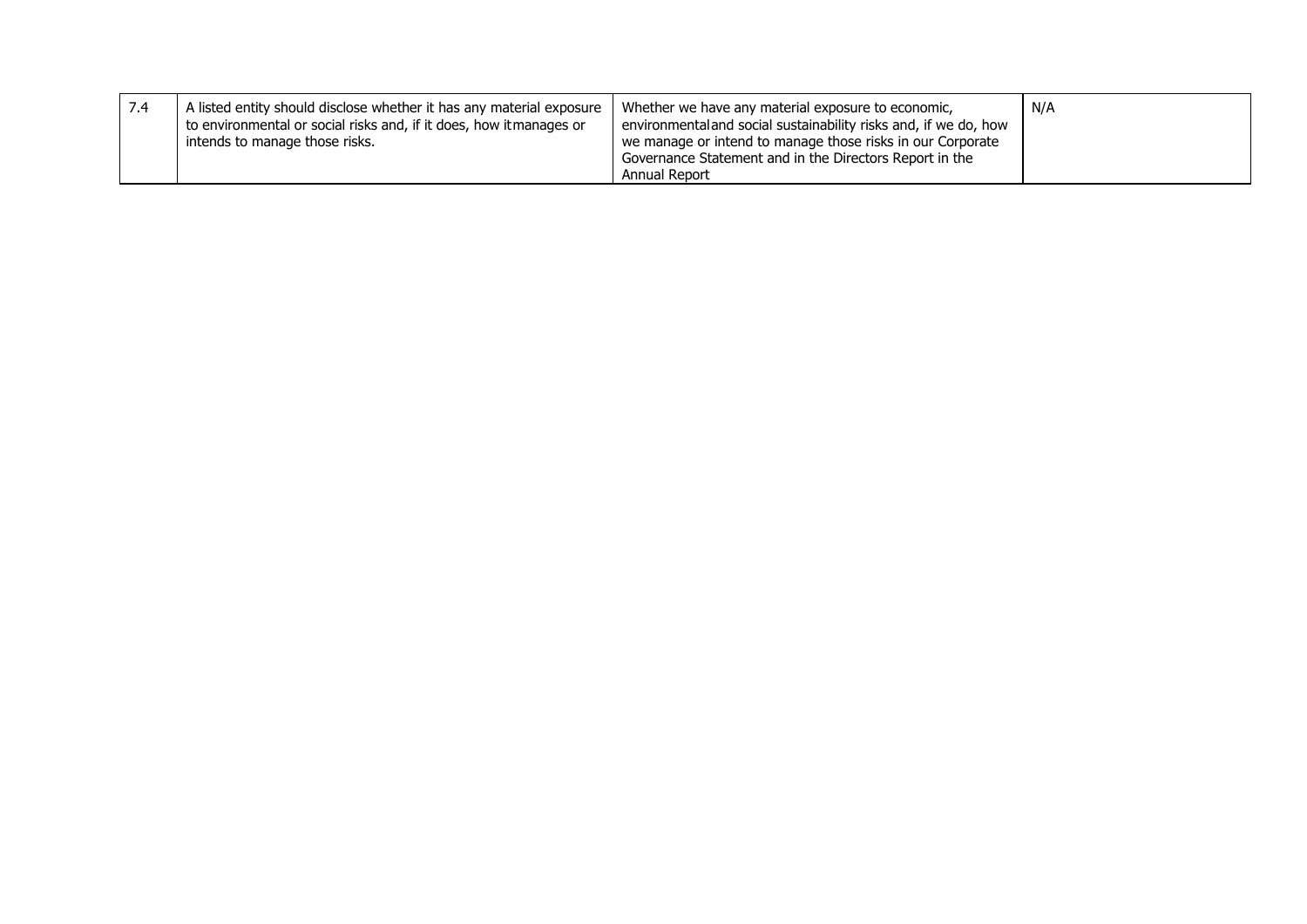| <b>Corporate Governance Council recommendation</b> |                                                                                                                                                                                                                                                                                                                                                                                                                                                                                                                                                                                                                                                                                                                                                                                                               | We have followed the recommendation in full<br>for the whole of the period above. We have<br>disclosed                                                                                                                                                                                                                                                                                                                                                                                                                                                                                                                                                                                                                                                                                                                                                                                                                                                                                    | We have NOT followed the recommendation in<br>full for the wholeof the period above. We have<br>disclosed  |
|----------------------------------------------------|---------------------------------------------------------------------------------------------------------------------------------------------------------------------------------------------------------------------------------------------------------------------------------------------------------------------------------------------------------------------------------------------------------------------------------------------------------------------------------------------------------------------------------------------------------------------------------------------------------------------------------------------------------------------------------------------------------------------------------------------------------------------------------------------------------------|-------------------------------------------------------------------------------------------------------------------------------------------------------------------------------------------------------------------------------------------------------------------------------------------------------------------------------------------------------------------------------------------------------------------------------------------------------------------------------------------------------------------------------------------------------------------------------------------------------------------------------------------------------------------------------------------------------------------------------------------------------------------------------------------------------------------------------------------------------------------------------------------------------------------------------------------------------------------------------------------|------------------------------------------------------------------------------------------------------------|
|                                                    | <b>PRINCIPLE 8 - REMUNERATE FAIRLY AND RESPONSIBLY</b>                                                                                                                                                                                                                                                                                                                                                                                                                                                                                                                                                                                                                                                                                                                                                        |                                                                                                                                                                                                                                                                                                                                                                                                                                                                                                                                                                                                                                                                                                                                                                                                                                                                                                                                                                                           |                                                                                                            |
| 8.1                                                | The Board of a listed entity should:<br>have a remuneration committee which:<br>(a)<br>(1) has at least three members, a majority of<br>whom are independent directors; and<br>(2) is chaired by an independent<br>director, and disclose:<br>(3) the charter of the committee;<br>the members of the committee; and<br>(4)<br>(5) as at the end of each reporting period, the<br>number of times the committee met<br>throughout the period and the individual<br>attendances of the members at those<br>meetings; or<br>if it does not have a remuneration committee,<br>(b)<br>disclose that fact and the processes it employs<br>for setting the level and composition of<br>remuneration for directors and senior<br>executives and ensuring that such<br>remuneration is appropriate and not excessive. | A copy of the charter of the committee can be found<br>within the Corporate Governance Plan.<br>Notwithstanding having established a Charter, due to<br>the current size and scale of operations, the Company<br>does not hold meetings of the Remuneration<br>Committee, instead the responsibilities are conferred<br>on the Board. The Board views that it has an<br>appropriate balance of skills, knowledge, experience,<br>independence and diversity to enable it to discharge<br>its duties and responsibilities effectively.<br>The Board is satisfied it has sufficient skills and<br>processes for setting the leveland composition of<br>remuneration for directors and senior executives and<br>ensuring that such remuneration is appropriate and<br>not excessive address, including utilisation of an<br>external independent remuneration consultant if<br>required, however is committed to holding meetings of<br>the Committee once the scale of operations dictates. | N/A                                                                                                        |
| 8.2                                                | A listed entity should separately disclose its policies<br>and practices regarding the remuneration of non-<br>executive directorsand the remuneration of<br>executive directors and other senior executives.                                                                                                                                                                                                                                                                                                                                                                                                                                                                                                                                                                                                 | Separately our remuneration policies and practices<br>regarding the remuneration of non-executive directors<br>and the remuneration of executive directors and other<br>senior executives in our Corporate Governance<br>Statement and in the Remuneration Report in the<br>Annual Report                                                                                                                                                                                                                                                                                                                                                                                                                                                                                                                                                                                                                                                                                                 | N/A                                                                                                        |
| 8.3                                                | A listed entity which has an equity-based<br>remuneration schemeshould:<br>have a policy on whether participants are<br>(a)<br>permitted to enter into transactions (whether<br>through the use of derivatives or otherwise)<br>which limit the economic risk of participating<br>in the scheme; and<br>disclose that policy or a summary of it.<br>(b)                                                                                                                                                                                                                                                                                                                                                                                                                                                       | N/A                                                                                                                                                                                                                                                                                                                                                                                                                                                                                                                                                                                                                                                                                                                                                                                                                                                                                                                                                                                       | We do not have an equity-based remuneration scheme<br>and this recommendation is therefore not applicable. |